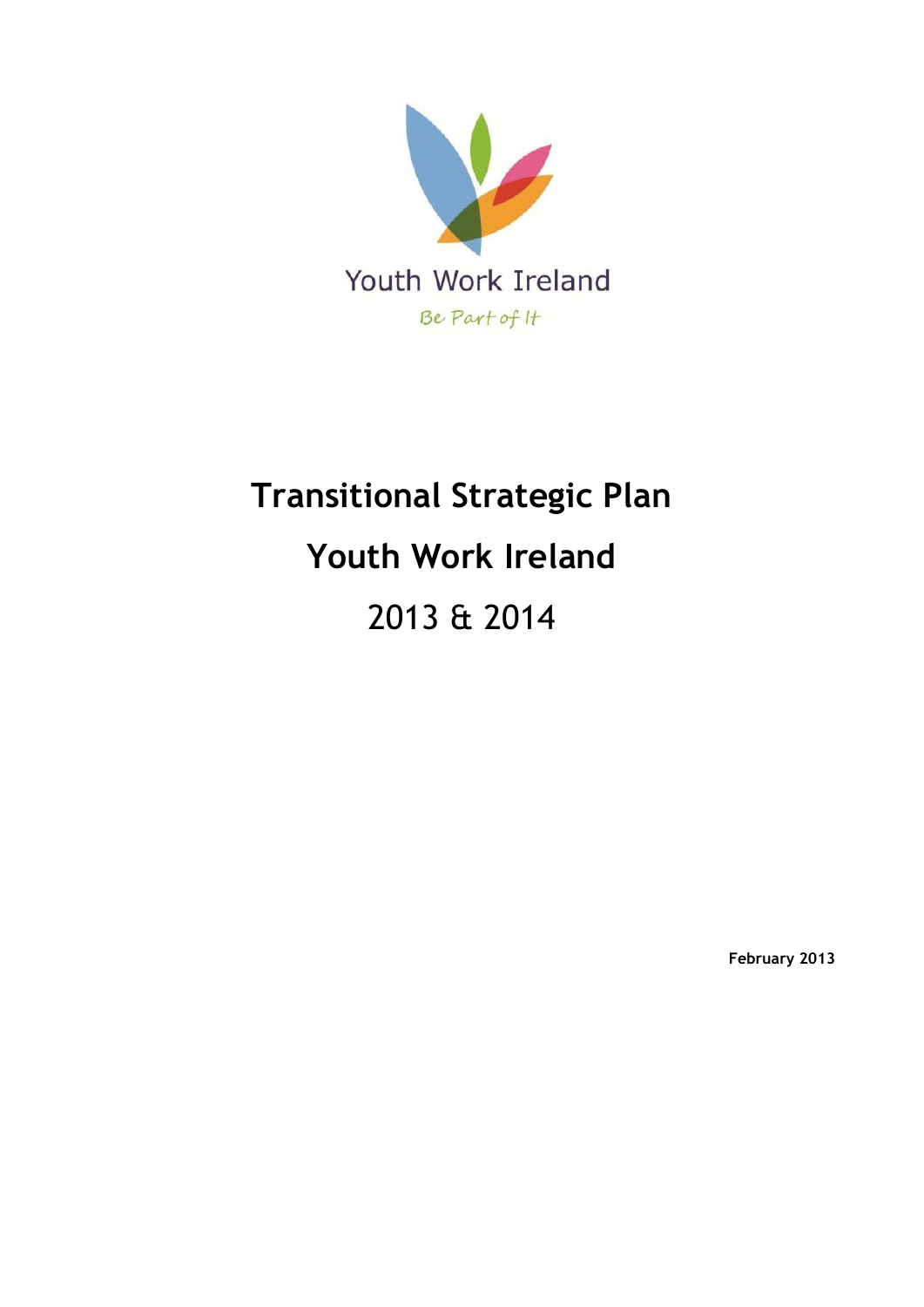#### **PROLOGUE**

*Welcome to Youth Work Ireland's Transitional Strategic Plan 2013 and 2014. As our Board evaluated the outcomes and impacts of our last strategic plan and began to put plans in place to consult our key internal and external stakeholders on a new strategic plan, it immediately became clear that something different was required on this occasion. Current external environmental factors indicate that we are experiencing a period of unprecedented uncertainty, radically depleting resources, an uncertain policy environment and significant structural and administrative changes in how the youth sector is supported and funded. Internally, our Member Youth Services are trying to develop and deliver strategies to cope with these challenging external pressures while at the same time ensuring that our supports and services to young people are maintained to the highest levels possible.*

*In spite of all this uncertainty we remain optimistic, creative, innovative and committed to the core work of supporting and providing services to our young people. This is so because we know that our greatest assets are the 150,000 young people we work with each year, the 7,000 volunteers who collaborate with us and the 900 professional staff who are profoundly committed to our work. Robust governance procedures, a commitment of sound financial and HR management and a dedication to quality in all aspects of our organisation underpin our work and continue to sustain us.*

*Nevertheless, the changing external environment in which there are still so many unknowns requires us to plan for what we can plan for, to control what we can control, to find our own solutions where possible and put clear measurable and outcome-focused strategies in place which will guide us thought this period of uncertainty. This plan is designed to help steer us through this era of change and uncertainty and future-proof us as a Federation for a new era which has yet to be defined. How this era will look is currently unknown but without doubt it will be a very different landscape in the delivery of supports and services to young people than the one to which we have previously been accustomed. It is our belief that this strategy, if implemented, will position us well as a Federation to ensure the future generation of young people will be supported and provided with services.*

*Patrick Burke, CEO*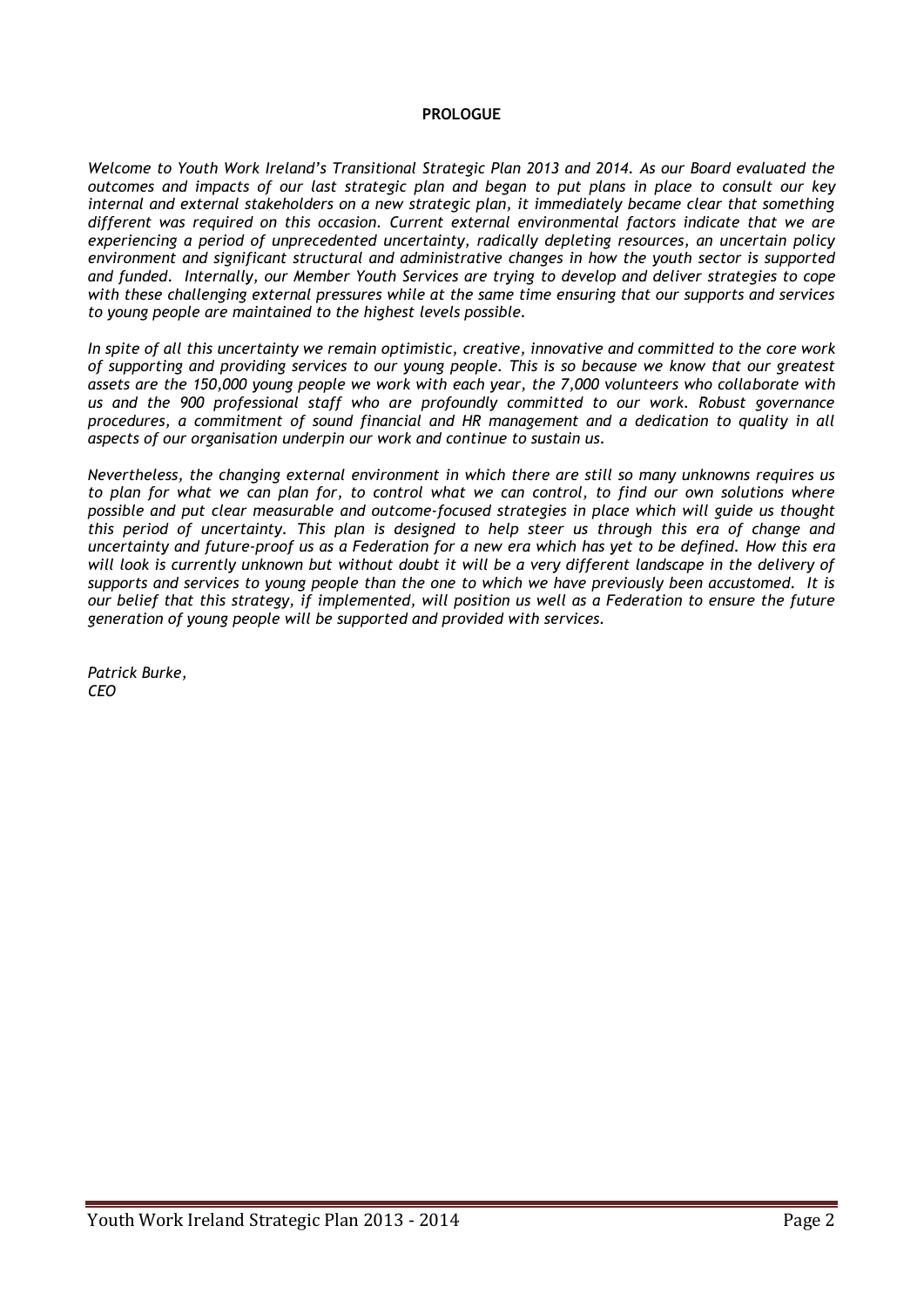## **1 Introduction**

Over 150,000 young people in 400 communities have their own space in their community – a space where they can have fun, do something that matters and be heard. By participating in local Youth Work Ireland programmes, clubs and projects, young people from every background have a safe space, where they can develop friendships, have a listening ear as well as support if needed. They have the opportunity to participate in creative arts, music, media, sports, formal and informal learning, and a range of targeted projects.

Youth Work Ireland is a national youth organisation with a federal structure. It has 22 regional youth services with a network of local youth clubs and services, which are deeply integrated within communities throughout Ireland. These youth supports and services are built on the strengths of young people as well as addressing the needs of young people locally. Youth Work Ireland support and development services are provided by 900 professional youth workers and by approximately 7,000 local volunteers who work in partnership with young people. Volunteers are at the heart of all aspects of the federation since its inception 50 years ago. Youth Work Ireland is a Federation of Youth Services that shares a common ethos and approach in providing supports and services which are delivered by local communities.

The positive relationships between young people and our trained youth workers and volunteers have consistently proven to have a profound effect on their development. We use evidenceinformed approaches to enhance confidence, independence, resilience, and decision making skills and in so doing support their physical and mental well-being. A range of youth work methodologies are used with programmes depending on the outcomes which are required. In addition to our large network of youth clubs and youth cafes our services include: youth Information, youth diversion, social inclusion, family support, second chance vocational education and training, counseling, substance misuse, sports, youth participation and democracy, arts and culture, IT personal and social development, international work, and music. Youth Work Ireland provides both universal and targeted supports and services in an integrated way for a wide range of young people, many of whom are disadvantaged or at risk. Together we organise national events including: Volunteer Achievement Awards, Irish Youth Music Awards, Youth Games, Youth Factor, and other art programmes and festivals.

Young people are integral in decision making, policy development, promotion, and advocacy. Our young person-centred approach serves the public interest by contributing to the delivery of national, regional and local plans that include: the National Drug Strategy, the National Literacy Strategy, the Youth Justice Strategy, the National Children's Strategy, the National Recreation Strategy, Lifelong Learning, Reach Out Mental Health, Community Cohesion, Employability, Rural Development Strategy, City and County Development plans and local area plans.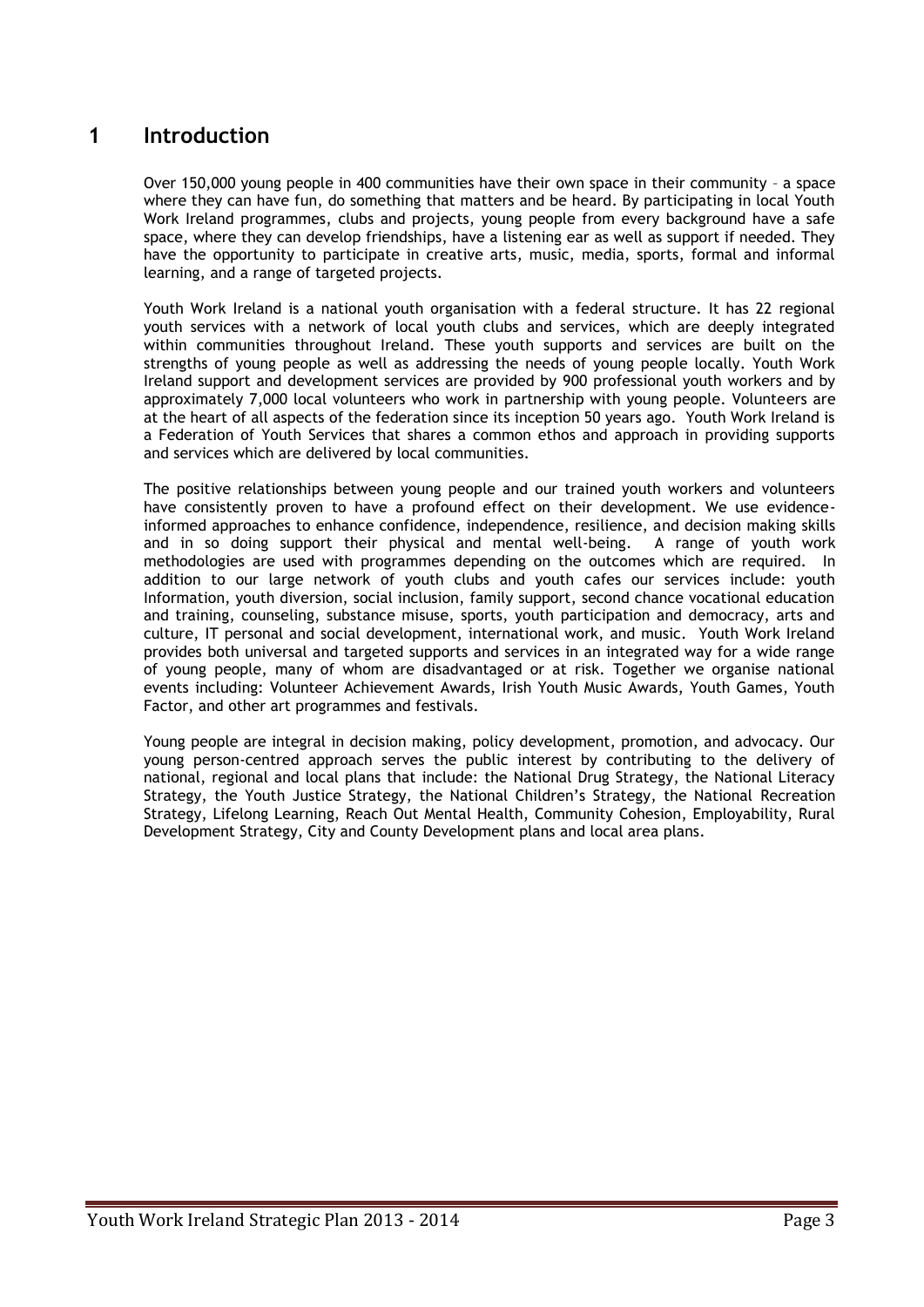# **2 Participation and Planning Process**

Youth Work Ireland has conducted consultations across the organisation to build a consensus on the priorities in this plan as all the stakeholders have an essential role in implementing it. The consultation was conducted along three main channels:

#### *2.1 Scoping Exercise and Consensus Conference*

Youth Work Ireland conducted a scoping exercise with the constituent Youth Services, involving 500 young people, volunteers and staff. Participation was through workshops, individual responses, and a web-based questionnaire. This helped develop a consensus on the purpose of youth work and the most effective outcomes from that work. This was later supplemented by a Consensus Conference in Farmleigh House in September 2012. Participants voted on the actions that should be taken by YWI and key stakeholders to meet the challenges facing the youth work sector. There emerged an emphasis on collective action, training, resources, reflective practice and showcasing our work in partnership with young people.

#### *2.2 Regional Directors*

The Regional Directors of the youth services were consulted on behalf of their service at a dedicated meeting in October 2012. Building on the outcomes of the Consensus Conference they emphasised the extent of young people's participation throughout YWI, collaborative approaches, the centrality of the role of volunteers, and the further development of youth work practice.

#### *2.3. The National Office – Staff and Board*

The staff discussed the developing plan at a dedicated meeting in October 2012 and had been consulted throughout the planning process. Each head of department made a personal submission to the strategy. Board members and staff considered the development of the organisation, its systems, structures and policies to deliver on the collective approaches emphasised through the planning process. A sub group of the Board which includes two staff members is overseeing the development of the strategy. The Board was presented with a draft plan for review and input in January 2013 and further contributed to the development.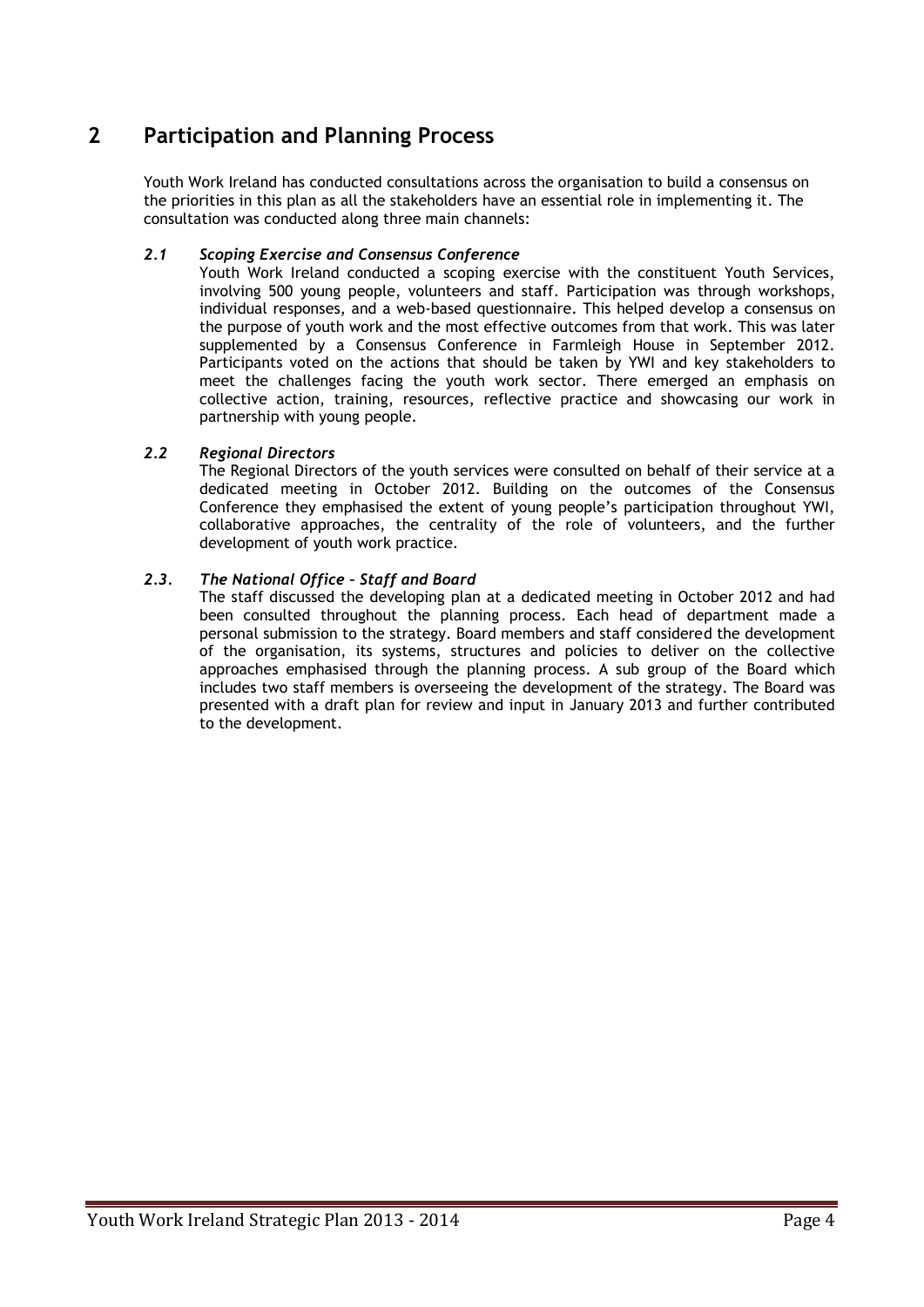# **3 Plan Structure**

Throughout the plan there are four overarching themes which are critical to all the Strategic Objectives detailed:

- Further involving young people throughout the Federation and in the planning, design, and delivery of the actions outlined in this plan
- Creating a more collective identity through greater integration and collaboration across the Federation
- Prioritising the documentation and promotion of Youth Work Ireland's evidence-informed and outcome-focused youth work
- Collectively promoting the value of youth work and the strengths of the Youth Work Ireland local federated youth work model

The plan identifies five strategic areas of work for Integrated Youth Services:

- **1. Advocacy & Campaigning**
- **2. Youth Work Practice**
- **3. Volunteering in Youth Work Ireland**
- **4. Inclusive Youth Services**
- **5. Sustaining and Developing our Organisation**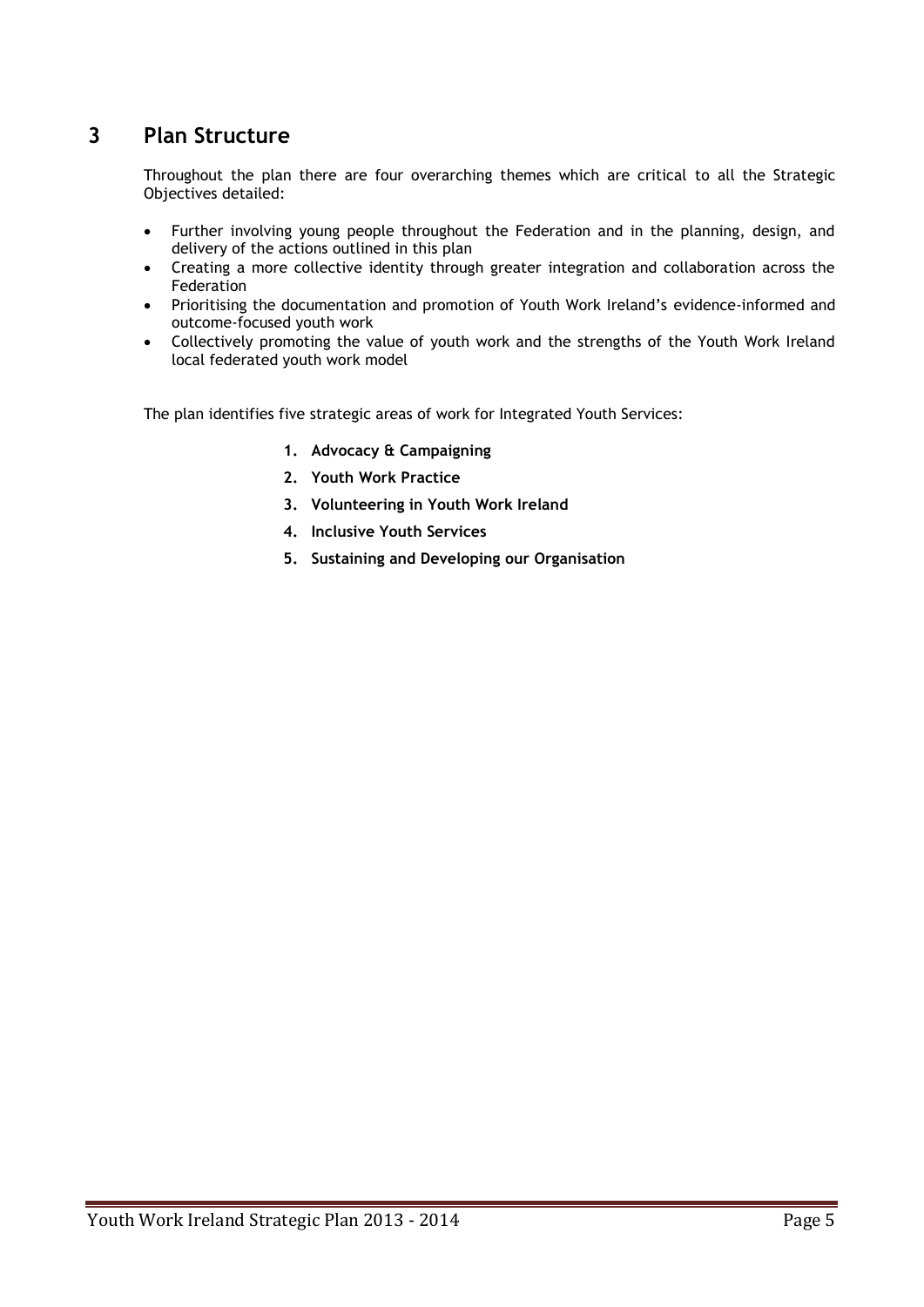## **YOUTH WORK IRELAND'S VISION**

## *Young People create and define a proud New Ireland*

| <b>Strategic Area 1: Advocacy and Campaigning</b>                                                                                                             |                                                                                                                                                                                                                                                                                                                      |
|---------------------------------------------------------------------------------------------------------------------------------------------------------------|----------------------------------------------------------------------------------------------------------------------------------------------------------------------------------------------------------------------------------------------------------------------------------------------------------------------|
|                                                                                                                                                               | <b>Key Outcomes (A):</b>                                                                                                                                                                                                                                                                                             |
|                                                                                                                                                               | Youth Work Ireland continues to develop as a strong campaigning organisation with special<br>emphasis, expertise and commitment in supporting the voice of young people                                                                                                                                              |
| Objectives:                                                                                                                                                   |                                                                                                                                                                                                                                                                                                                      |
| 1.1(A)                                                                                                                                                        | Ensure young people are supported in developing and in advocating Youth Work Ireland<br>policy positions at national, regional and local levels through formal and informal YWI<br>structures                                                                                                                        |
| 1.2(A)                                                                                                                                                        | Continue to support the development of young people's policy, advocacy and media<br>skills                                                                                                                                                                                                                           |
| 1.3(A)                                                                                                                                                        | Promote positive media coverage of young people's aspirations and achievements                                                                                                                                                                                                                                       |
| 1.4(A)                                                                                                                                                        | Further develop mechanisms by which the experience of Youth Work Ireland<br>practitioners inform and stimulate the policy and campaign work of National Office                                                                                                                                                       |
| Key Outcome (B):                                                                                                                                              |                                                                                                                                                                                                                                                                                                                      |
|                                                                                                                                                               | Youth Work Ireland continues to develop collective social policy positions which are agreed across<br>the Federation, with a special emphasis on issues of concern identified by young people                                                                                                                        |
| Objectives:                                                                                                                                                   |                                                                                                                                                                                                                                                                                                                      |
| $1.\overline{5(8)}$                                                                                                                                           | Refine and implement the mechanism for building consensus within and between<br>Member Youth Services and National Office on collective policy positions and campaign<br>work in relation to youth issues and youth work                                                                                             |
| 1.6 $(B)$                                                                                                                                                     | Develop and publish through National Office public policy positions across the<br>organisation on issues which impact on young people and the youth sector                                                                                                                                                           |
| Key Outcome (C)                                                                                                                                               |                                                                                                                                                                                                                                                                                                                      |
|                                                                                                                                                               | Policy makers have an increased understanding of youth work as an essential social practice and<br>have a greater understanding of how broader social policy impacts on the lives of young people                                                                                                                    |
| Objectives:                                                                                                                                                   |                                                                                                                                                                                                                                                                                                                      |
| 1.7 <sup>(C)</sup>                                                                                                                                            | Promote the benefits and outcomes of youth work and the programmes and<br>achievements of Youth Work Ireland                                                                                                                                                                                                         |
| 1.8 $(C)$                                                                                                                                                     | Lobby and campaign in a coordinated way at a national, regional and local level via<br>political briefings, submissions, campaigns and particularly by linking young people<br>directly with decision makers and ensuring Youth Work Ireland's positions are reflected<br>in official national and regional policies |
| <b>Key Outcome (D)</b>                                                                                                                                        |                                                                                                                                                                                                                                                                                                                      |
| Youth Work Ireland is considered by the general public and the media as a key source in<br>articulating comment and expertise on youth work and youth affairs |                                                                                                                                                                                                                                                                                                                      |
| Objectives:                                                                                                                                                   |                                                                                                                                                                                                                                                                                                                      |
| $\overline{1.9}$ (D)                                                                                                                                          | Partner with other organisations in campaigning to attain common objectives more<br>effectively                                                                                                                                                                                                                      |
| 1.10(D)                                                                                                                                                       | Include the above objectives and a social media strategy dimension in Youth Work                                                                                                                                                                                                                                     |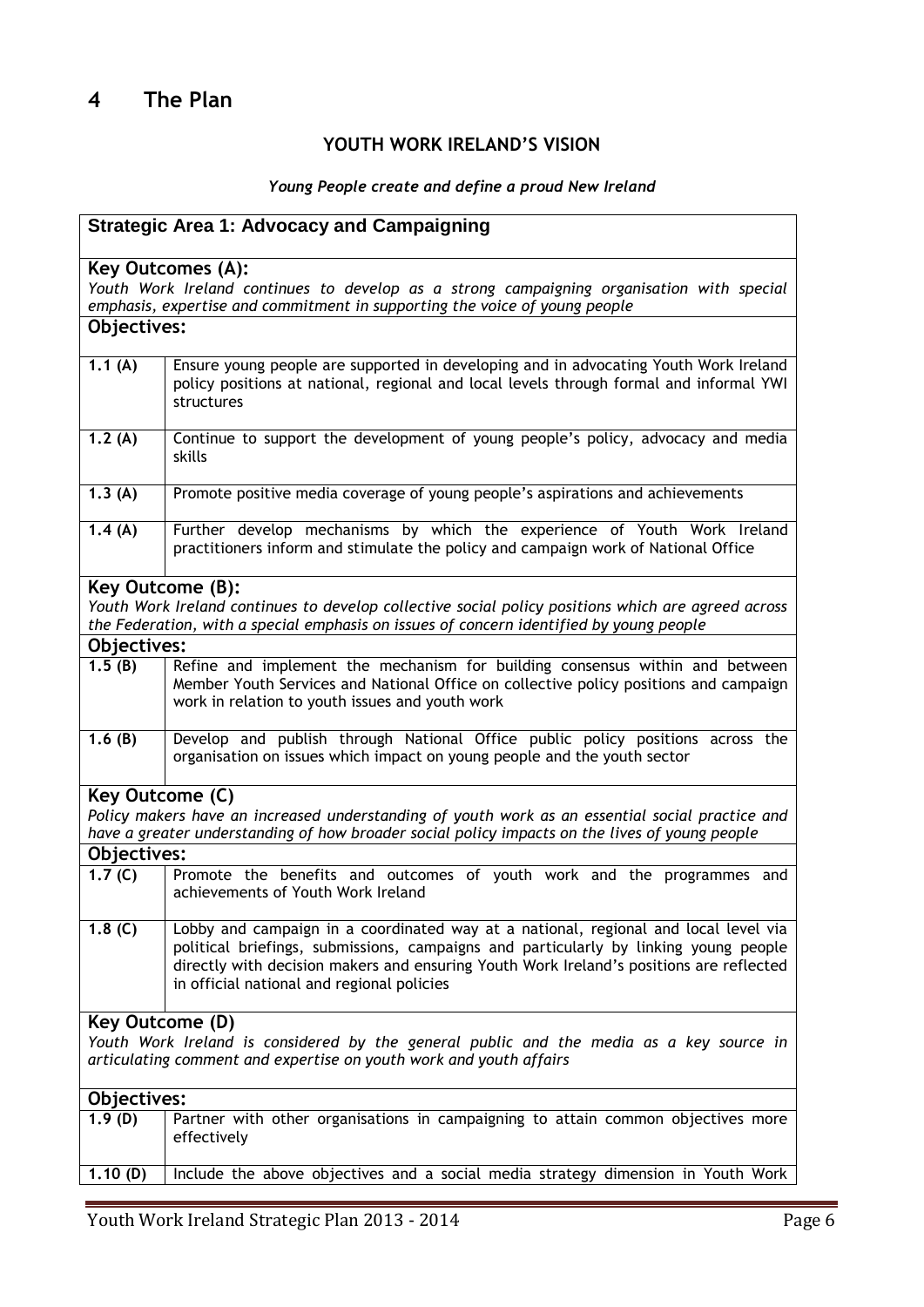#### Ireland's general communications strategy

### **Strategic Area 2: Youth Work Practice**

## **Key Outcome (A):**

*Youth Work Ireland's practice is documented and disseminated (internally and externally) so as to demonstrate its benefits and contribute to the development of evidence informed practice* 

| Objectives:             |                                                                                                  |
|-------------------------|--------------------------------------------------------------------------------------------------|
| 2.1(A)                  | Support the documentation of practices in order to further develop evidence informed             |
|                         | approaches.                                                                                      |
| 2.2(A)                  | Ensure our expertise in participatory practice is fully utilised and that young people's         |
|                         | voices clearly feature in the development of evidence informed practice                          |
|                         |                                                                                                  |
| 2.3(A)                  | Develop processes, including a peer support and practice sharing process, to document            |
|                         | and share learning in relation to quality and build on our expertise in this area.               |
|                         |                                                                                                  |
| 2.4(A)                  | Develop a process to enhance consistency of practice and measurement where                       |
|                         | appropriate, building on the work of the Consensus Conference 2012                               |
|                         |                                                                                                  |
| <b>Key Outcome (B):</b> |                                                                                                  |
|                         | Continuous Improvement Plans are maintained and developed across the Federation Continuous       |
|                         | Improvement Plans are maintained and developed across the Federation                             |
| Objectives:             |                                                                                                  |
| 2.5(B)                  | The Continuous Improvement Plans (CIPs) of the National Quality Standards Framework              |
|                         | (NQSF) are maintained and developed across the Federation                                        |
|                         |                                                                                                  |
|                         | <b>Key Outcome (C):</b>                                                                          |
|                         | Youth Work Ireland's key policies are implemented across the federation                          |
| Objectives:             |                                                                                                  |
| 2.6(G)                  | Ensure Youth Work Ireland's key policies, and specifically the Children and Youth                |
|                         | Protection Policies, are fully implemented in all Member Youth Services and in                   |
|                         | affiliated clubs, programmes, projects                                                           |
|                         |                                                                                                  |
| Key Outcome (D):        |                                                                                                  |
|                         | Youth Work Ireland is publishing and supporting a number of research projects on issues relevant |
|                         | to young people or youth work                                                                    |
| Objectives:             |                                                                                                  |
| 2.7(D)                  | Support, publish and share research, evaluation and documentation of practice within             |
|                         | our Member Youth Services and the Irish Youth Work Sector through engaging with the              |
|                         | Third Level Institutions. Re-focus the work of the Irish Youth Work Centre to support            |
|                         | this objective                                                                                   |
|                         |                                                                                                  |
| Key Outcome (E):        |                                                                                                  |
|                         | Youth Work Ireland secures training and development opportunities for young people, voluntary    |
|                         | and paid youth workers and youth leaders                                                         |
|                         |                                                                                                  |
| Objectives:             |                                                                                                  |
| 2.8(E)                  | Regularly review gaps in training and supports with Youth Work Ireland voluntary and             |
|                         | paid<br>youth workers                                                                            |
|                         |                                                                                                  |
| 2.9(E)                  | Develop training opportunities for voluntary youth leaders, volunteers and paid staff            |
|                         | throughout the sector                                                                            |
|                         |                                                                                                  |
| 2.10(E)                 | Increase young people's understanding of issues relating to global poverty and                   |
|                         | development through the delivery of Development Education Programmes.                            |
|                         |                                                                                                  |
|                         |                                                                                                  |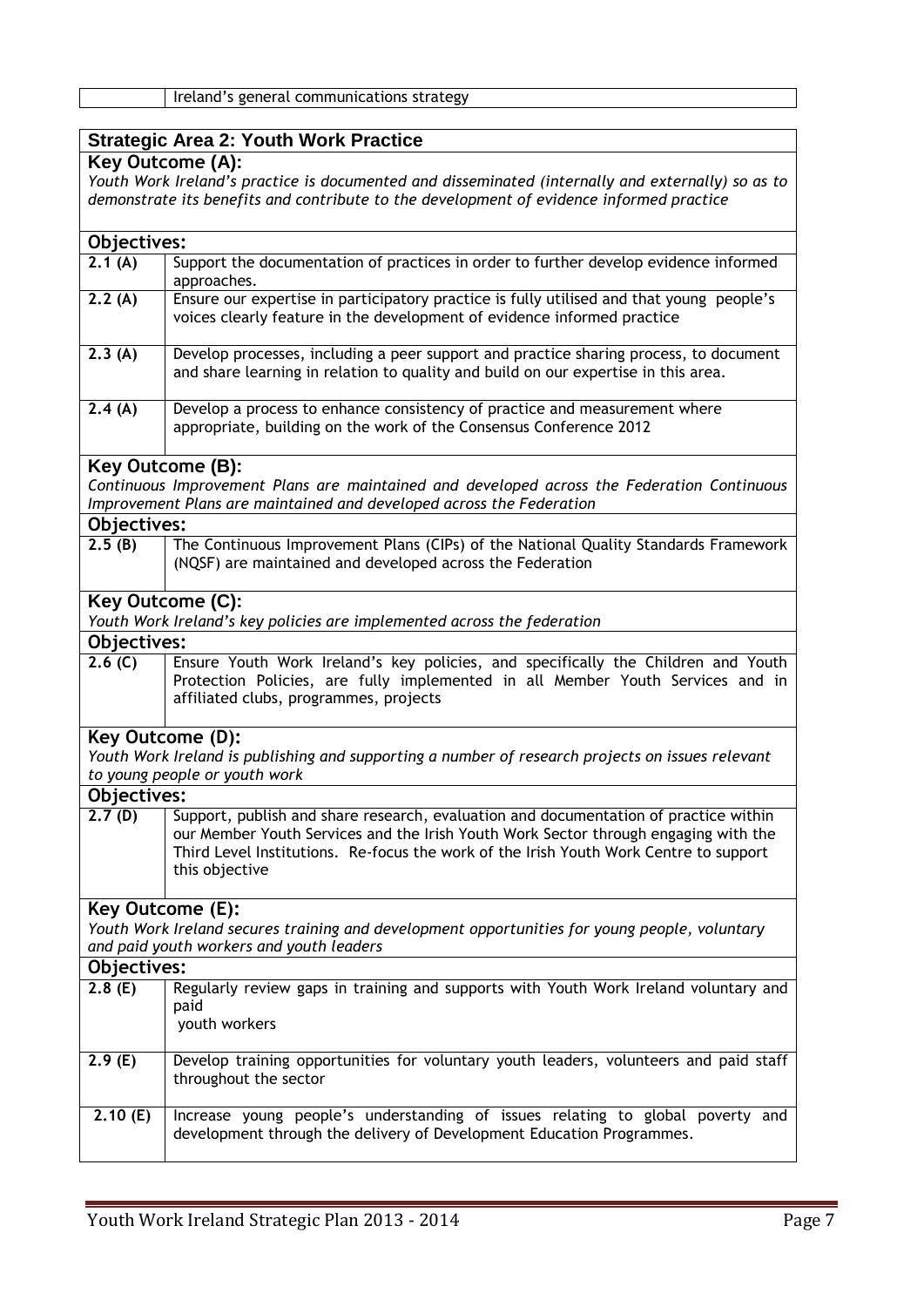| Key Outcome (F):                                                                                |                                                                                  |
|-------------------------------------------------------------------------------------------------|----------------------------------------------------------------------------------|
| The Irish Youth Work Centre is recognised as a centre of excellence for evidence informed youth |                                                                                  |
| work practice in Ireland and internationally and is financially secured.                        |                                                                                  |
|                                                                                                 |                                                                                  |
| Objectives:                                                                                     |                                                                                  |
| 2.11(F)                                                                                         | Promote the work of the Irish Youth Work Centre in all Third Level Institutions  |
|                                                                                                 | throughout the island of Ireland who provide youth and community studies         |
|                                                                                                 |                                                                                  |
| 2.12(F)                                                                                         | In co-operation with international partners promote best practices in youth work |
|                                                                                                 | through the Irish Youth Work Centre                                              |
| $\overline{2.}13$ (F)                                                                           |                                                                                  |
|                                                                                                 | Publish resources on-line and create an electronic platform for disseminating    |
|                                                                                                 | resources                                                                        |
|                                                                                                 |                                                                                  |
| 2.14(F)                                                                                         | Secure additional non-state funding to ensure the Irish Youth Work Centre is     |
|                                                                                                 | sustainable                                                                      |
|                                                                                                 |                                                                                  |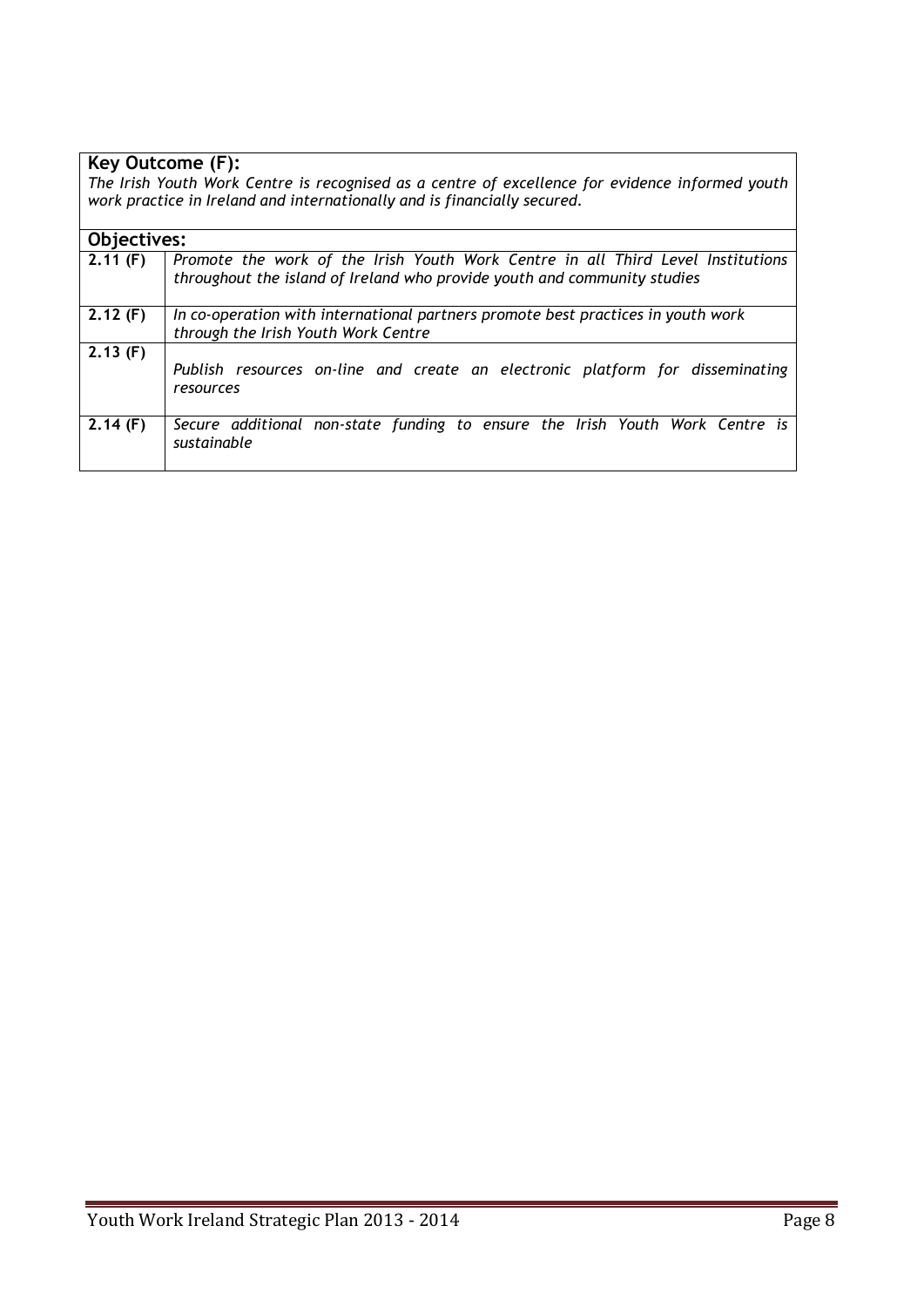# **Strategic Area 3: Volunteering in Youth Work Ireland**

**Key Outcome (A):**

|             | The essential role of volunteers in both the governance and delivery of services is recognised<br>internally by policy makers, government and the general public. |
|-------------|-------------------------------------------------------------------------------------------------------------------------------------------------------------------|
| Objectives: |                                                                                                                                                                   |
| 3.1(A)      | Continue to respect and integrate volunteers within Youth Work Ireland via<br>consultation, engagement, opportunities for leadership                              |

| 3.2(A) | Continue to develop the Volunteer Achievement Awards to recognise the contribution |
|--------|------------------------------------------------------------------------------------|
|        | of volunteers                                                                      |

#### **Key Outcome (B):**

Youth Work Ireland volunteers have a strong collective identity and are involved as partners throughout the federation

| Objectives:                                                                          |                                                                                                                                                   |
|--------------------------------------------------------------------------------------|---------------------------------------------------------------------------------------------------------------------------------------------------|
| 3.3(B)                                                                               | Collectively review and update the volunteer policy                                                                                               |
| 3.4(B)                                                                               | Learn from, promote, and share volunteers practice through Youth Work Ireland's peer<br>support processes                                         |
| 3.5(B)                                                                               | Support volunteer networking and develop structures and opportunities for club<br>volunteers nationally                                           |
| Key Outcome (C):                                                                     |                                                                                                                                                   |
| Youth Work Ireland volunteers benefit from supports to enhance volunteer development |                                                                                                                                                   |
| Objectives:                                                                          |                                                                                                                                                   |
| 3.6 $(C)$                                                                            | Agree with volunteers the supports they require such as training and development<br>pathways and the accreditation of Youth Work Ireland training |
| 3.7 <sub>(C)</sub>                                                                   | Ensure volunteers contribute to and benefit from YWI peer support                                                                                 |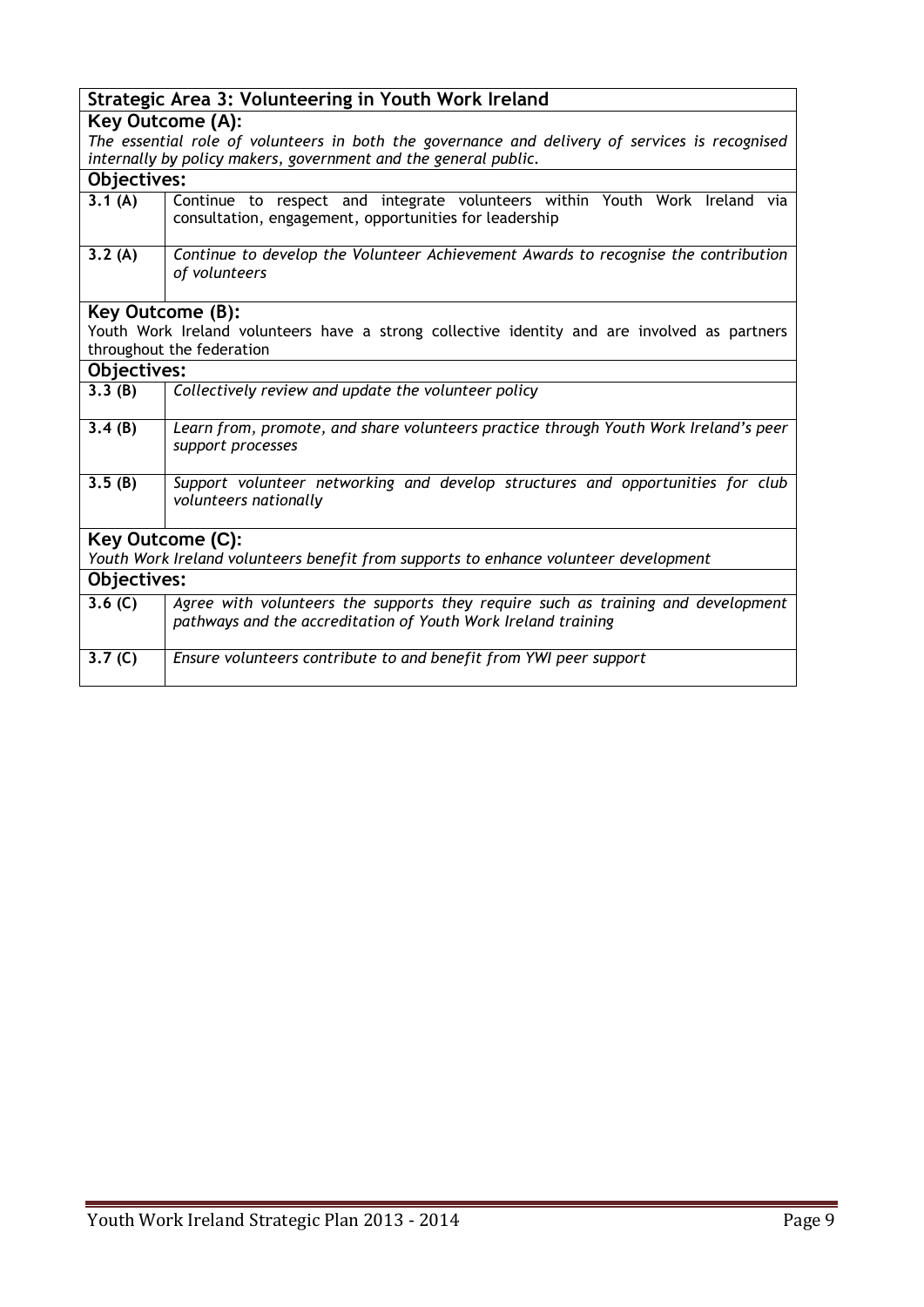|                                                                                                                                                                                                          | Strategic Area 4: An Inclusive Youth Service                                                                                                                                           |
|----------------------------------------------------------------------------------------------------------------------------------------------------------------------------------------------------------|----------------------------------------------------------------------------------------------------------------------------------------------------------------------------------------|
| <b>Key Outcome (A):</b>                                                                                                                                                                                  |                                                                                                                                                                                        |
|                                                                                                                                                                                                          | Youth supports or "targeted" youth work are documented as an integral part of Member Youth                                                                                             |
|                                                                                                                                                                                                          | Service "strengths based" approach                                                                                                                                                     |
| Objectives:                                                                                                                                                                                              |                                                                                                                                                                                        |
| 4.1(A)                                                                                                                                                                                                   | Continue to develop and document YWI's particular approach to the delivery of youth<br>support or "targeted" youth work and youth development or "mainstream" youth work<br>programmes |
| 4.2(A)                                                                                                                                                                                                   | Adopt and use equality proofing tools consistently across the organization.                                                                                                            |
| 4.3(A)                                                                                                                                                                                                   | Integrate and prioritise specific social inclusion measures within our evaluations, peer<br>review and reflective practice                                                             |
| 4.4(A)                                                                                                                                                                                                   | Develop international relationships which support, inform and inspire social inclusion<br>work with young people                                                                       |
|                                                                                                                                                                                                          | <b>Key Outcome (B):</b>                                                                                                                                                                |
|                                                                                                                                                                                                          | Youth Work Ireland continues to provide opportunities for all young people without exception to<br>participate and achieve outcomes within the Federation of Youth Services.           |
| Objectives:                                                                                                                                                                                              |                                                                                                                                                                                        |
| 4.5(B)                                                                                                                                                                                                   | Quantify, document, and describe the range and extent of targeted work which is going<br>on within the Membership of Youth Work Ireland                                                |
| 4.6 $(B)$                                                                                                                                                                                                | Establish and develop key relationships nationally and internationally with organisations<br>which fund and promote youth support work with youth people                               |
|                                                                                                                                                                                                          | Key Outcome (C):                                                                                                                                                                       |
| Youth Work Ireland continues to communicate our model of integrated youth work services along<br>with the social inclusion issues emerging from our work through our policy, advocacy and<br>campaigning |                                                                                                                                                                                        |
| Objectives:                                                                                                                                                                                              |                                                                                                                                                                                        |
| 4.7 <sup>(C)</sup>                                                                                                                                                                                       | Further develop our collective approach to our youth support and identify key policy<br>areas for position papers and advocacy                                                         |
| 4.8 $(C)$                                                                                                                                                                                                | Highlight and promote our practice and values in relation to integrated youth work<br>among policy makers and key stakeholders                                                         |
| 4.9 $(C)$                                                                                                                                                                                                | Co-operate and co-ordinate with other youth organisations providing youth support<br>programmes in order to influence policy and best practice in this area                            |

*.*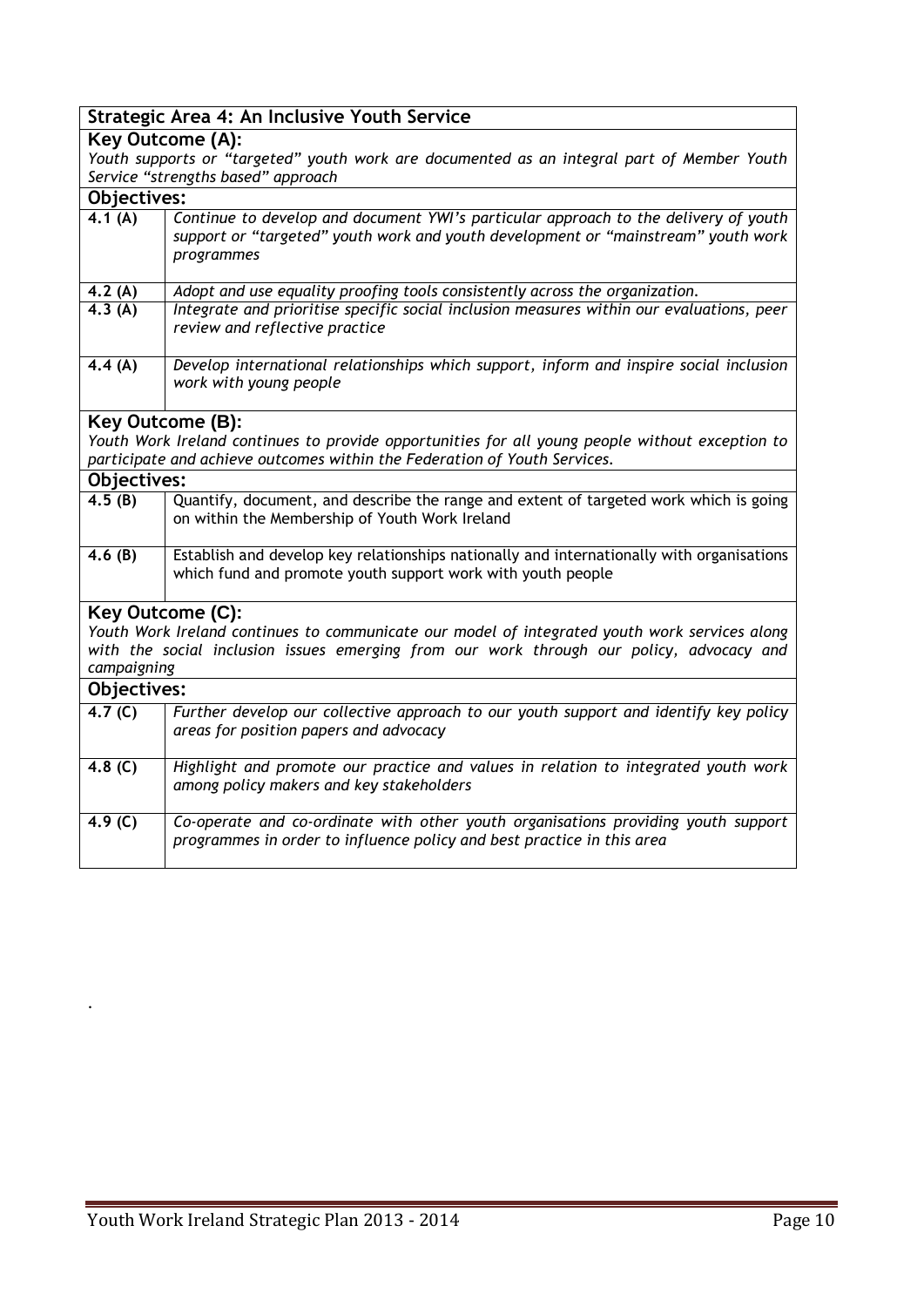## **Strategic Area 5: Sustaining and Developing our Federation**

#### **Key Outcome (A):**

*Youth Work Ireland strengthens its collective identity, impact, and reputation with key stakeholders, policy makers, funders and the general public Youth Work Ireland strengthens its collective identity, impact, and reputation with key stakeholders, policy makers, funders and the general public*

| Objectives:             |                                                                                                                                                                                                                                                                   |
|-------------------------|-------------------------------------------------------------------------------------------------------------------------------------------------------------------------------------------------------------------------------------------------------------------|
| 5.1(A)                  | Create additional networking opportunities across the Federation (staff, volunteers,<br>boards, young people, youth leaders)                                                                                                                                      |
| 5.2(A)                  | Develop a data system which captures the full range of supports and services we<br>collectively provide to young people. Collate and analyse data to inform policy,<br>practice and internal planning and development                                             |
| 5.3(A)                  | Continue to evolve and deliver a range of national events and programmes (Games,<br>Irish Youth Music Awards etc), ensuring that they remain relevant to young people, are<br>inspired by youth work practice, and promote the federal nature of the organisation |
| 5.4 $(A)$               | Further develop the quality and reach of our National Programmes such as Irish Youth<br>Music Awards, Sports, Talent and Art events, YWI conference and YWI week.                                                                                                 |
| 5.5(A)                  | Network effectively and develop strategic partnerships with other organisations in<br>order to ensure good communication, efficient and effective use of resources, and<br>develop better policy and practice outcomes for young people                           |
| <b>Key Outcome (B):</b> |                                                                                                                                                                                                                                                                   |
|                         | Youth Work Ireland ensures robust governance procedures with clear internal decision making                                                                                                                                                                       |
|                         | processes and organisational relationships across the Federation                                                                                                                                                                                                  |
| Objectives:             |                                                                                                                                                                                                                                                                   |
| 5.6(B)                  | Develop strategies to ensure that young people and volunteers are an integral part of<br>the governance structure of the Federation at all levels                                                                                                                 |
| 5.7(B)                  | Continue to support and develop robust financial governance throughout the<br>federation, including accountability structures for report on all monies (both public and<br>private) expended by the organization                                                  |
| Key Outcome (C):        |                                                                                                                                                                                                                                                                   |
| documented              | Youth Work Ireland's operating systems (National Office and Federation) are refined and                                                                                                                                                                           |
| Objectives:             |                                                                                                                                                                                                                                                                   |
| 5.8 <sub>(C)</sub>      | Document and articulate all the internal operating systems (financial, policy making,<br>decision etc.), both within National Office and within the Federation                                                                                                    |
| 5.9(C)                  | Continue to refine and recalibrate our federal structure, including our decision making,<br>through consistent implementation and honoring of our Membership Charter                                                                                              |
| 5.10 $(C)$              | Develop strategies to ensure that the work of National Office enhances and upholds the<br>work of Member Youth Services with management structures devised to reflect this                                                                                        |
| Key Outcome (D):        |                                                                                                                                                                                                                                                                   |
|                         | All stakeholders within the Federation recognise the importance of sustaining our services by                                                                                                                                                                     |
|                         | supporting our collective Fundraising Strategy and other strategies focused on sustainability.                                                                                                                                                                    |
| Objectives:             |                                                                                                                                                                                                                                                                   |
| 5.11(D)                 | Deliver Youth Work Ireland's Fundraising Strategy throughout the Federation,                                                                                                                                                                                      |
|                         | including an emphasis on securing new revenue streams, sustaining existing project<br>and event funding                                                                                                                                                           |
| 5.12(D)                 | Make Youth Work Ireland increasingly effective in collaborative relationships to<br>maximize resources for support young people                                                                                                                                   |